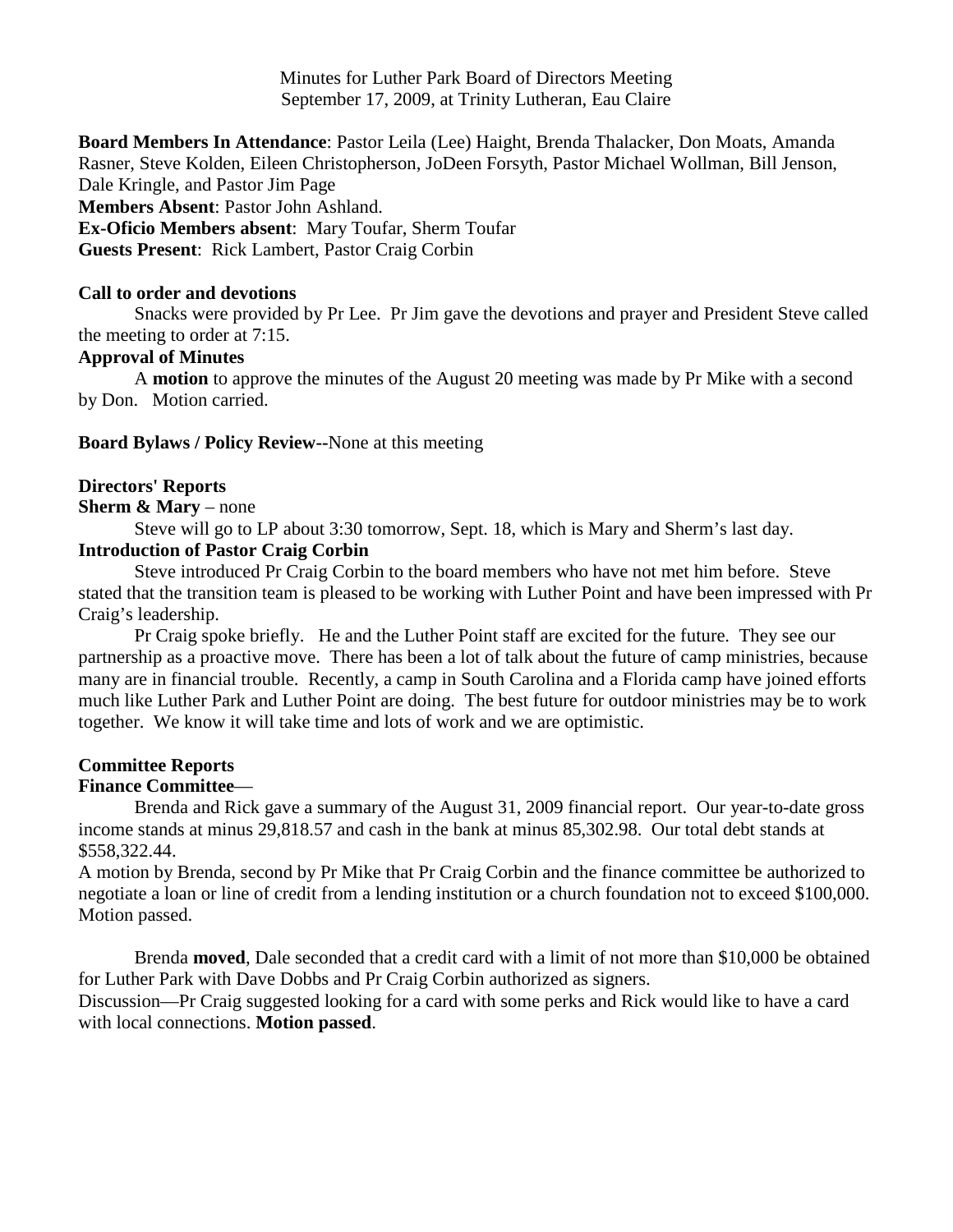Luther Park has a safe deposit box. Rick has the key now, but doesn't know what's in it. Rick asked for a **resolution** that Brenda, Pr Mike, Steve, and Pr Craig be authorized to enter the safe deposit box. Motion by Amanda and seconded by Don. **Carried**.

Pr Mike made a **motion** to add Pr Craig Corbin as an authorized signer of the reserve fund and the annual fund. Dale made the second. **Motion passed**.

The petty cash fund has been cleared out. Pr Craig suggested \$300. Rick will replenish the petty cash fund with \$300.

To switch the mail from a post office box to rural delivery, will require a change of address. Because of this, the finance committee has decided to use up the present supply of letterhead paper and envelopes before making the switch.

# **Communication with congregations regarding current financial status**

Pr Mike suggested asking congregations to take a special offering for LP. This special offering should be in addition to regular giving and it should happen in the next 30 days. Discussion followed on the goal amount. We are seeking a \$100,000 loan. Pr Mike suggested breaking it down to smaller numbers and asking for \$15 per person and this was agreed upon. Mike will refine this announcement request and e-mail it to the churches.

# **Consider additional Revisions to the 2009 Budget**

No revisions were made to the budget at this meeting.

### **Accept Financial Report**

A **motion** to accept the August 31 financial report as printed was made by Don, seconded by Bill. **Motion carried**.

### **Property & Program Committees**

Don reported that the remodeling for the synod office is on schedule and will be ready by the October move in date, thanks to many volunteers. The president asked Don to keep track of all the volunteers so they can be thanked. Luther Woods is ready for winter except to make some wood yet. The pontoon boat may need some motor repairs.

Amanda reported that the volunteers are working hard to be ready for the first Recharge on Oct. 2- 3. There are only a few more details to work out.

Amanda has been asked to give an update on Luther Park at a youth ministry network meeting on Oct. 5 in Chetek. Pr Craig suggested that it is too early to make a report because there are no planned changes at this time. Amanda will answer the invitation but will not attend the meeting.

Amanda asked about The LooP and if it will continue. Diana has the LooP addresses.

# **Unfinished business**

# **Replicating the Conference Pastor's Meeting** – planning (Steve & Jim)

The following Conference Pastors meetings have been scheduled:

1. Jan. 20, at EC--done

- 2. Sept 28, at Cable
- 3. Oct. 12, at Central, Mondovi

4. Sept 24, Elk Mound about 9:45 am Chippewa Valley Conf. This is a follow up of the Jan. 20 meeting.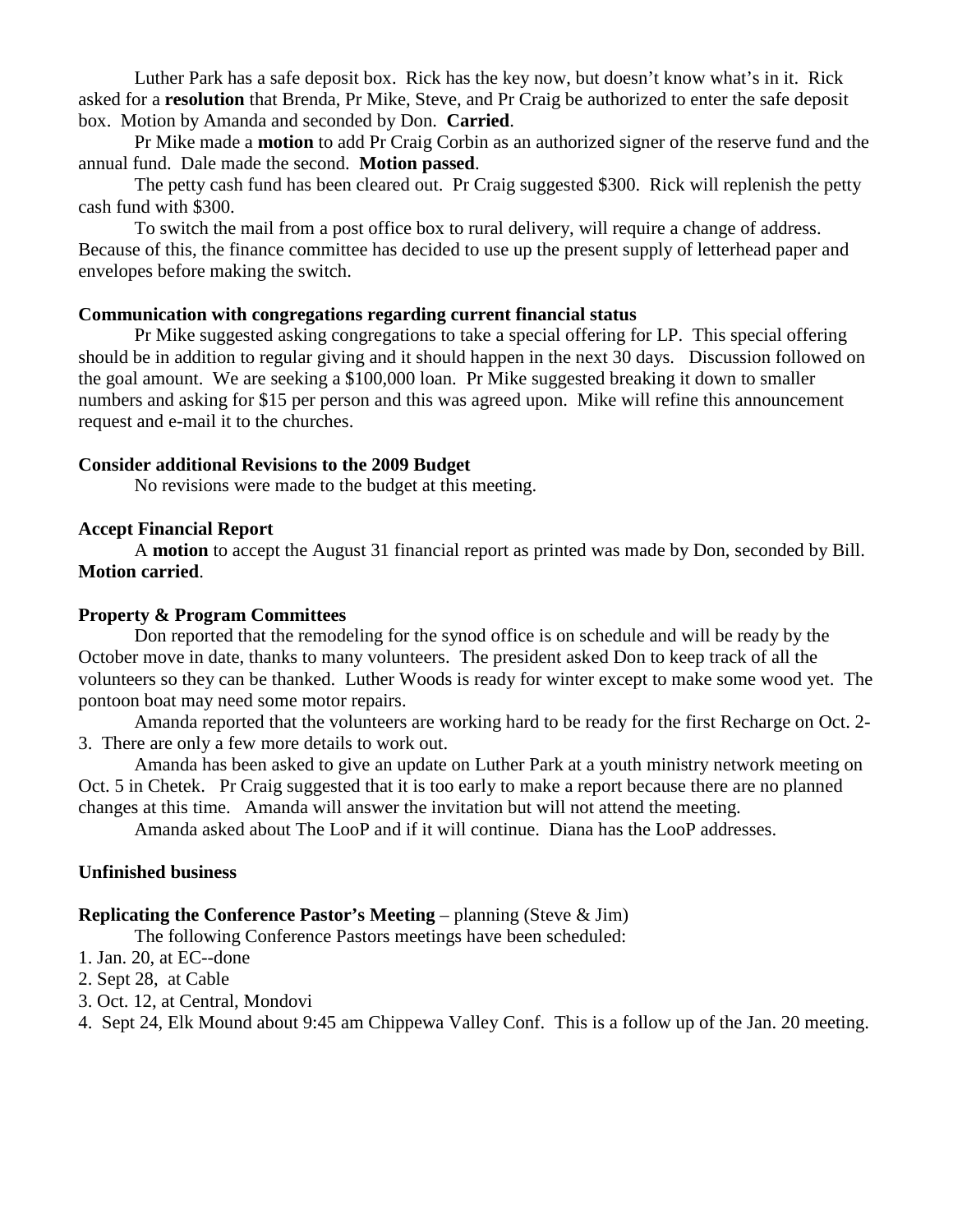#### **Listening Sessions** (Steve)

The following Listening sessions for all members of Luther Park congregations have been scheduled:

September 24 at 7:00 PM Grace Lutheran Church 202 West Grand Ave., Eau Claire

September 29 at 6:30 PM Immanuel Lutheran Church 205 Pine Street, Pepin

October 1 at 7:00 PM Trinity Lutheran - Cumberland 2532 15th Street, McKinley 8 miles West of Cumberland on Hwy. 48

### **Continued use of the Message Board**

Steve suggested that the message board is nearing the end of its usefulness and we will probably delete it from the website around the middle of October.

### **New business**

### **Public Comment**

Steve wants to add an agenda item for public comment at all meetings. Dale asked if we will accept emailed comments? After some discussion it was agreed that all comments made during public comment time at board meetings must be made in person.

#### **Special Corporation Meeting** – draft agenda & potential dates

About 30 churches have requested a special meeting of the corporation. Our discussion included thoughts about the need for a good parliamentarian; the need for some clarifying revisions to our constitution and bylaws; the need for legal advice; the understanding that a special meeting can be called for by the congregations, but the board has to set the agenda and send the notice; the rule that only what is on the agenda as printed in the meeting notice can be discussed at the meeting; and that no personnel information can be discussed. Members discussed Sunday, November 1, 2009, at 3 pm at Luther Park as the date and time for the special meeting. We will set the agenda to reflect the concerns listed in the letters from congregations asking for this meeting. Pr Mike will work with Steve and write the first draft for the announcement letter. Steve will talk to the Outdoor Ministry Office in Chicago by phone tomorrow.

**Motion** by Mike, second by Don to authorize the president, Steve Kolden. to set the time, date, and agenda of the special meeting as requested by 30 congregations. **Carried**.

#### **Response to letter from Megan Walck**

It was agreed that the letter from Megan Walck does not represent a very large number. She indicated that there were 6 people who had agreed on the date and agenda that they will send to the Luther Park congregations. There were no signatures for the 6 individuals writing the letter. The board agreed that the congregations can call for a meeting but the board has to send the notice and agenda. We feel that the meeting scheduled on November 14, by Megan Walck and five others, is not an official meeting, but some board members would like to make the effort to work with this group and come to some agreement on an acceptable agenda for all.

# **Meeting with First Lutheran** (Brenda & Steve)